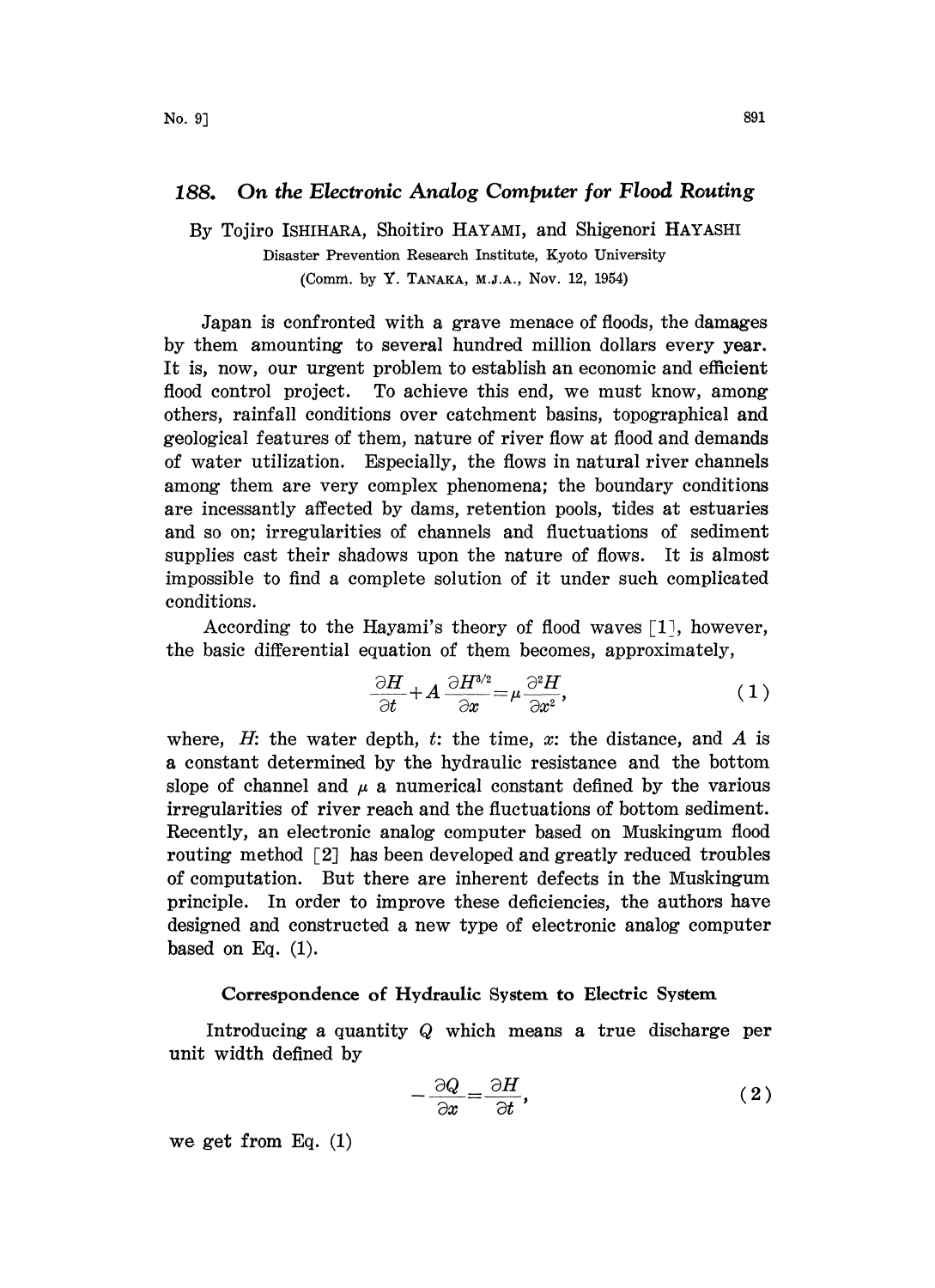892 T. ISHIHARA, S. HAYAMI, and S. HAYASHI [Vol. 30,

$$
-\frac{\partial H}{\partial x} = \frac{1}{\mu} Q - \frac{A}{\mu} H^{3/2}.
$$
 (3)

And assuming, as is usually done, the correspondence of hydraulic system to electric one as follows:

H (water depth)=
$$
\alpha v
$$
 (voltage),  
\nQ (discharge) = $\theta i$  (electric current),  
\n $t_{hy}$  (time) = $\beta t_{el}$  (time),  
\n $x_{hy}$  (distance) = $\gamma x_{el}$  (distance), (4)

where  $\alpha$ ,  $\beta$ ,  $\gamma$  and  $\theta$  are coefficients of transformation, Eqs. (2) and (3) may be written in the electric system, respectively,

$$
-\frac{\partial i}{\partial x_{el}} = \frac{\alpha \gamma}{\theta \beta} \frac{\partial v}{\partial t_{el}},
$$
  

$$
-\frac{\partial v}{\partial x_{el}} = \frac{\theta \gamma}{\mu \alpha} i - \frac{A \alpha^{1/2} \gamma}{\mu} v^{3/2}.
$$
 (5)

Here, putting,

$$
C = \frac{\alpha \gamma}{\theta \beta}, \quad R = \frac{\theta \gamma}{\mu \alpha} \quad \text{and} \quad k = \frac{A \alpha^{1/2} \gamma}{\mu}, \tag{6}
$$

where  $C$ : the static capacity,  $R$ : the electric resistance and  $k$ : a certain constant, Eq. (5) becomes

$$
\frac{\partial i}{\partial x_{al}} = C \frac{\partial v}{\partial t_{al}},\tag{7}
$$

$$
-\frac{\partial v}{\partial x_{\scriptscriptstyle e\scriptscriptstyle l}} = Ri - kv^{3/2}.\tag{8}
$$



represented by Eqs.  $(7)$  and  $(8)$  shown in Fig. 1.

These are partial differential equations of a cable with series resistance R, shunt capacity C and non-linear distributed electro-motive force  $kv^{3/2}$  in Fig. 1. Schematic circuit diagram series arm, per unit length as

## Circuit of Computer

The most important problem is how to design the series electromotive force  $kv^{3/2}$ . After comparison of various methods, we have adopted the following method to realize the non-linear element.

Assuming  $i_0 = kv^{3/2}/R = k'v^{3/2}$ , we get from Eq. (8)

$$
-\frac{\partial v}{\partial x_{\epsilon t}} = R(i - i_0). \tag{9}
$$

The circuit shown in Fig. 2 represents what is shown by Eqs. (7) and (9), where the non-linear electro-motive force as shown in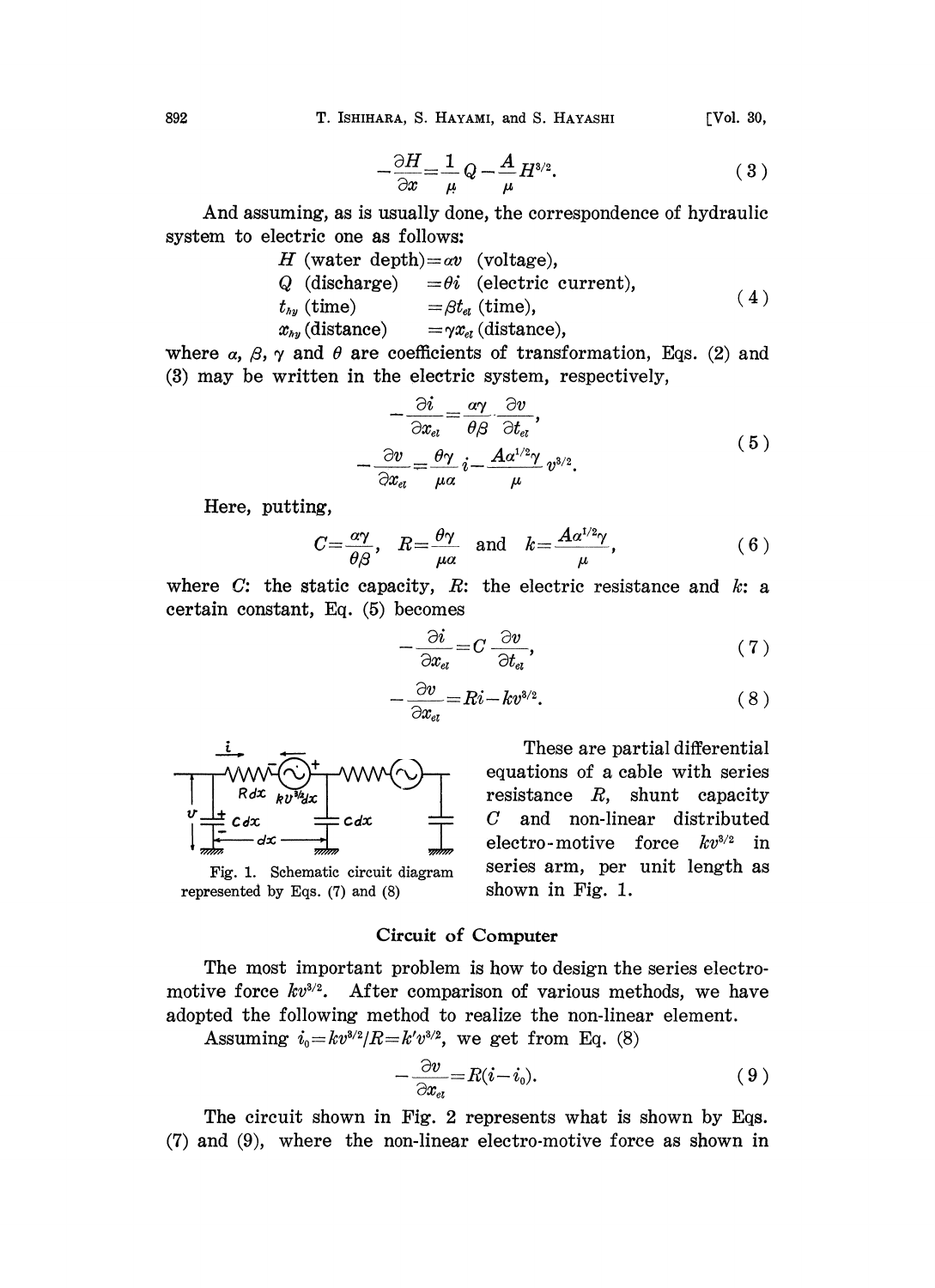Fig. 1 is replaced by the non-linear forced current  $i_0$ . This current may be realized by  $v_q$  (the grid voltage) and  $i_p$  (the plate current) characteristics of sharp cut-off pentode 6SJ7. That is,

$$
i_v \simeq k'' v_o^{3/2},\tag{10}
$$

where  $k''$  is a constant defined by the pentode. If the fractional voltage of  $v$  is applied to the grid, we find,

$$
i_p \simeq k'' a^{3/2} v^{3/2}, \tag{11}
$$

where a is the divider ratio. Adjusting the divider ratio a such as  $k''a^{3/2} = k'$ , therefore, we may use  $i_p$  instead of  $i_0$ . A schematic circuit diagram of represented by Eqs.  $(7)$  and  $(9)$ the computing river element designed in this manner is shown in

Fig. 3. In this figure,  $R_{q}$ is added in parallel to C in order to divide the voltage  $v$ , so that, strictly speaking, Eq. (7) becomes

$$
\frac{\partial i}{\partial x_{\epsilon t}} = C \frac{\partial v}{\partial t_{\epsilon t}} + \frac{v}{R_g}.
$$

In practical design, it is necessary to make  $R<sub>g</sub>$  sufficiently large so as to make the term  $v/R<sub>g</sub>$  negligibly small in comparison with the term  $C\,\frac{\partial v}{\partial t_{\mathit{el}}}.$ 



Fig. 2. Schematic circuit diagram



Fig. 3. Schematic circuit diagram of computing river element

## Practical Design of Computer for the River Kiso

For practical application, an example of the reach from Kasamatsu to Naruto in the River Kiso will be taken. The length of this reach is 16.05 km and its bottom slope is  $S=2.213\times 10^{-4}$ . The value of  $A = C'\sqrt{S}$  becomes 0.3~0.6 against the value of Chézy's coefficient for mean velocity  $C' = 20 \sim 40$  and  $\mu$  is assumed  $10^{2} \sim 10^{4}$ , where all values are shown in metre-second unit.

For practical purpose, it is preferable to set up an electronic analog computer operating with slow speed and analogize this reach with four meshes of concentrated electric circuits. If we assume hat one day in hydraulic system corresponds to 2.4 sec in electric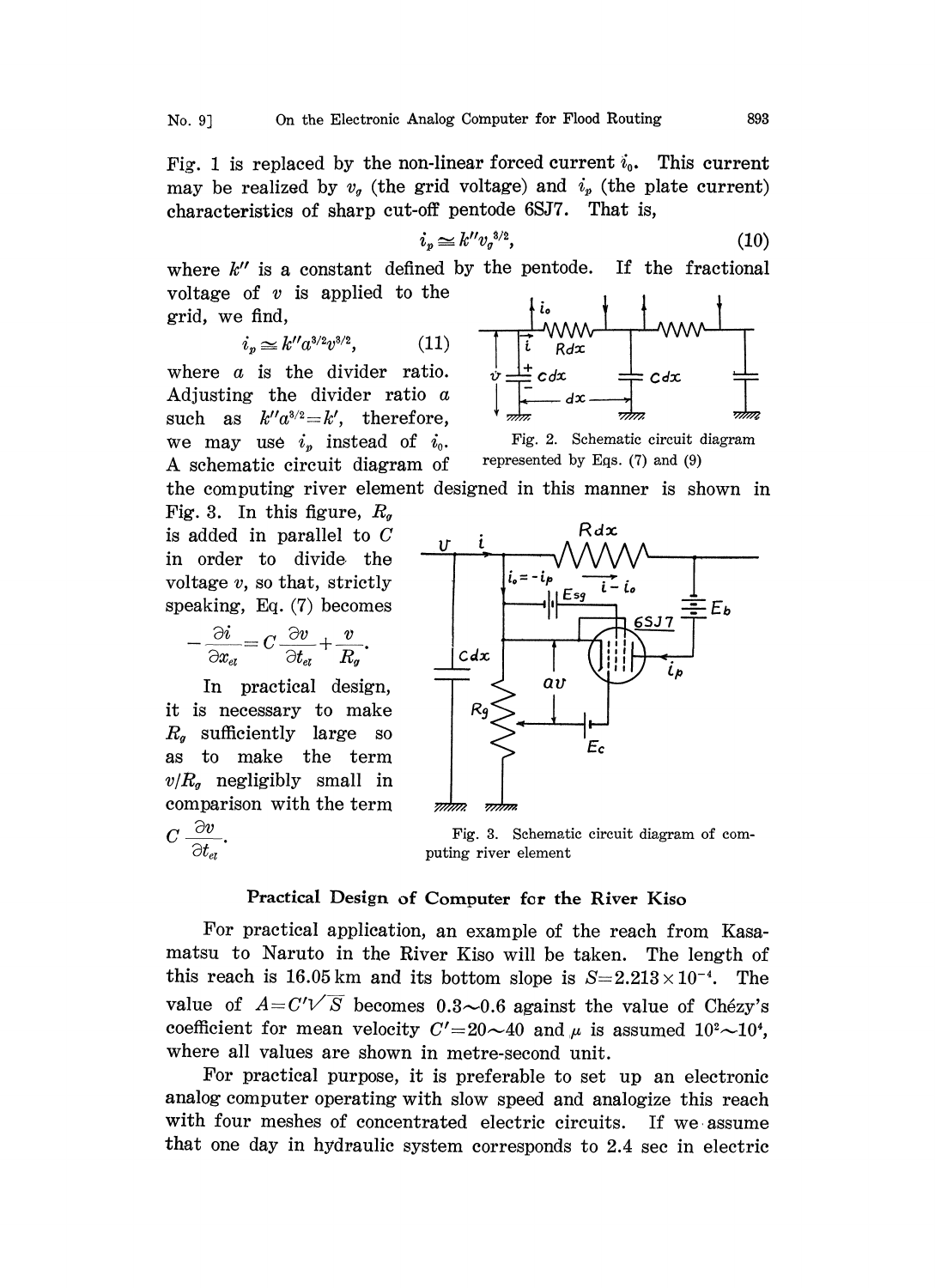one and one metre in water stage to ten volts, we get  $\alpha=10^{-1}$ ,  $\beta=3.6\times 10^4$  and  $\gamma=4.0\times 10^3$ ,

using  $\mu=10^3$  and  $A=0.4$  as average values of them. The results obtained by the above-mentioned relations are summarized in Table I.

| Hydraulic                                                                             |              | Electric                    | Coefficient                 |
|---------------------------------------------------------------------------------------|--------------|-----------------------------|-----------------------------|
| $\bm H$                                                                               | in metre     | in volt<br>$\boldsymbol{v}$ | $a = 10^{-1}$               |
| $t_{hv}$                                                                              | in sec       | in sec<br>$t_{el}$          | $\beta = 3.6 \times 10^{4}$ |
| $x_{hv}$                                                                              | in metre     | in mesh<br>$x_{el}$         | $r = 4.01 \times 10^3$      |
| Q                                                                                     | in $m^2/sec$ | in ampere<br>i              | $\theta = 1.39 \times 10^3$ |
| $AH_{3/2}$                                                                            | ,            | $i_0$<br>,,                 | ,,                          |
| $A=0.4$ in m-sec unit<br>$R = 55.9 \text{ kg}$<br>$C = 8 \mu F$<br>$\mu = 10^3$<br>,, |              |                             |                             |

Table I The relation of analogue of two systems

The coefficients A and  $\mu$  in Eq. (1) are different for each river and for every reach of a river. It is necessary to be able to change easily these values in the authors' computer. If the value of C remains constant, the values of A and  $\mu$  depend on the divider ratio  $a$  and the resistance  $R$ , respectively. Therefore,  $a$  and  $R$ should be adjustable within actual range of values of A and  $\mu$  by use of variable resistors.

The recorder is an ink-writing oscillograph with specially designed D.C. amplifier not so as to disturb the condition of computing circuit. The input table consists of many copper plates insulated by bakelite sheets inserted between the conductors and a brush which slides on it. Each copper plate being kept to the potential equivalent to the flood water stage at each time, the potential of brush generated by sliding is introduced to the river elements as the input signal.

### Solutions of Eq. (1) and Application to Flood Routing

Fig. 4 shows the solutions of Eq. (1) under the following conditions calculated by the authors' computer,

Initial condition:

$$
H=0\ \mathrm{m},\quad\mathrm{at}\ \ t=0
$$

Boundary condition:

$$
H\!\!=\!\!\left\{\!\!\begin{array}{ll} \!\!\!0~\mathrm{m},~t\!\leq\! 0,~t\!>\!t_0,~~\mathrm{at}~x\!=\!0~\mathrm{m}\\ H_\mathrm{0},~~0\!<\!t\!\leq\! t_0,~~\phantom{-},\\ H\!=\!0~\mathrm{m},~~\mathrm{at}~x\!=\!40~\mathrm{km} \end{array}\!\!\right.\!\!.
$$

In Fig. 4 (a), the solutions at  $x=26$  km, when  $H_0=6$  m,  $t_0=2.16$  hr,  $A=0.474$  and the value of  $\mu$  is variable, are shown and, in Fig. 4 (b), those at  $x=24$  km, when  $t_0=2.14$  hr,  $A=0.474$ ,  $\mu=1.12\times10^3$  and the